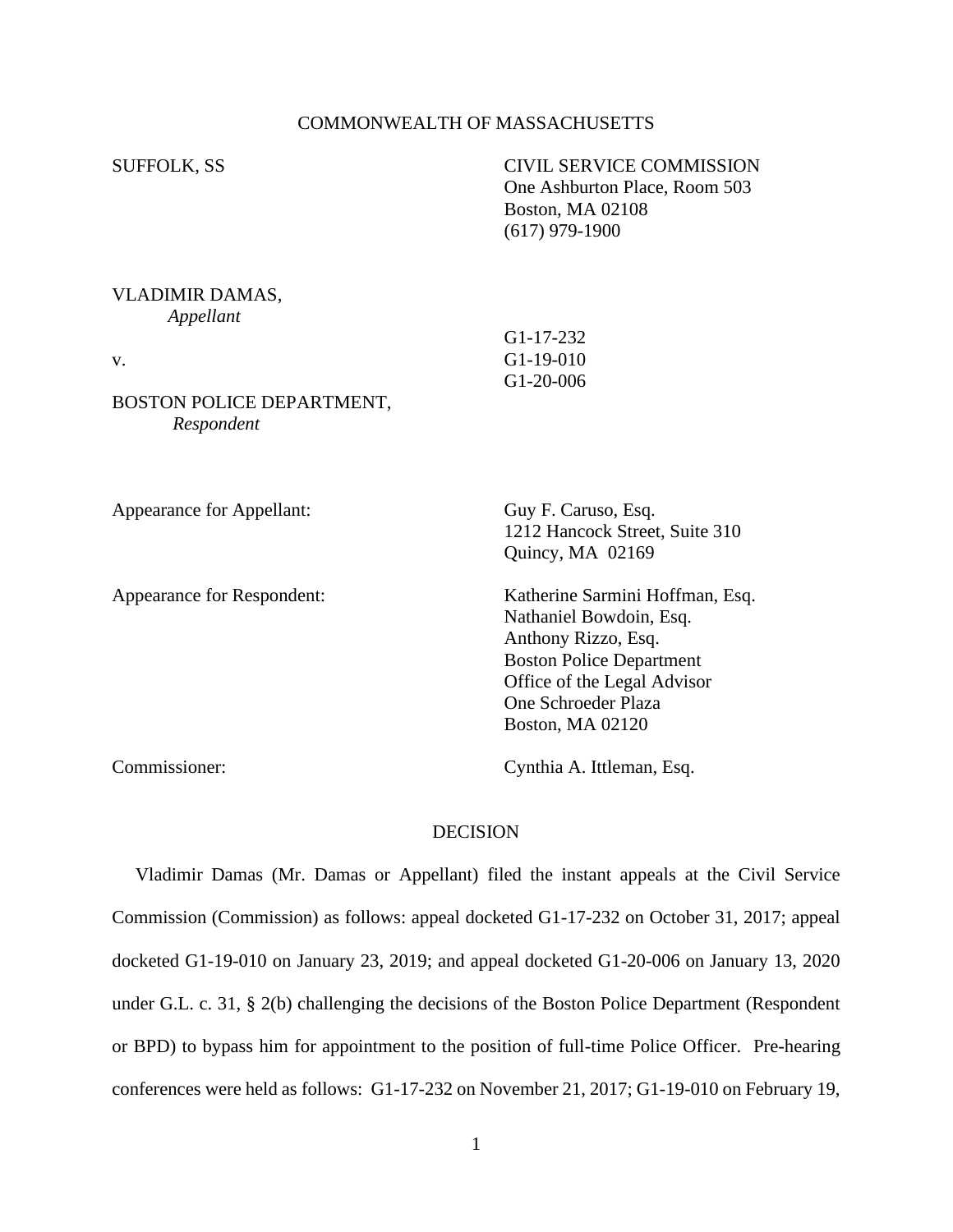2019; and G1-20-006 on February 11, 2020 at the offices of the Commission. A hearing<sup>1</sup> was held on the appeal docketed G1-17-232 on January 19, 2018 at the Commission. The hearing was digitally recorded and the parties received a CD of the proceeding.<sup>2</sup> The parties filed post-hearing briefs. When the Appellant subsequently appealed the BPD's decision to bypass him in 2018 and 2019 for the same reasons it applied in its 2017 decision to bypass the Appellant, the parties agreed to consolidate the Appellant's three (3) appeals. Pursuant to 801 CMR 1.01(7)(j). For the reasons stated herein, the appeal is denied.

#### **FINDINGS OF FACT**

 Fifteen (15) exhibits were entered into evidence at the hearing and one (1) was ordered produced at the hearing and was filed post-hearing, together sixteen (16) exhibits. This included three (3) exhibits for the Appellant (A.Ex./s.) and thirteen (13) exhibits for the Respondent (R.Ex./s.), including the Respondent's one (1) post-hearing exhibit. Further, post-hearing I asked the parties to produce the Education section of the Appellant's applications to the BPD in 2018 and 2019, in connection with the appeals docketed G1-19-010 and G1-20-006, which appeals were consolidated with the appeal docketed G1-17-232. The Respondent produced the Education section of the Appellant's 2020 bypass appeal but the Respondent was unable to produce the Education section of the Appellant's 2018 bypass appeal. Thus, the total number of exhibits in the record is seventeen (17). Based on these exhibits, the testimony of the following witnesses:

<sup>1</sup> The Standard Adjudicatory rules of Practice and Procedures, 810 CMR §§ 1.00, *et seq.*, apply to adjudications before the Commission, with G.L. c. 31, or any Commission rules, taking precedence.

<sup>&</sup>lt;sup>2</sup> If there is a judicial appeal of this decision, the plaintiff in the judicial appeal would be obligated to supply the court with a transcript of this hearing to the extent that he/she wishes to challenge the decision as unsupported by the substantial evidence, arbitrary and capricious, or an abuse of discretion. If such an appeal is filed, this CD should be used to transcribe the hearing.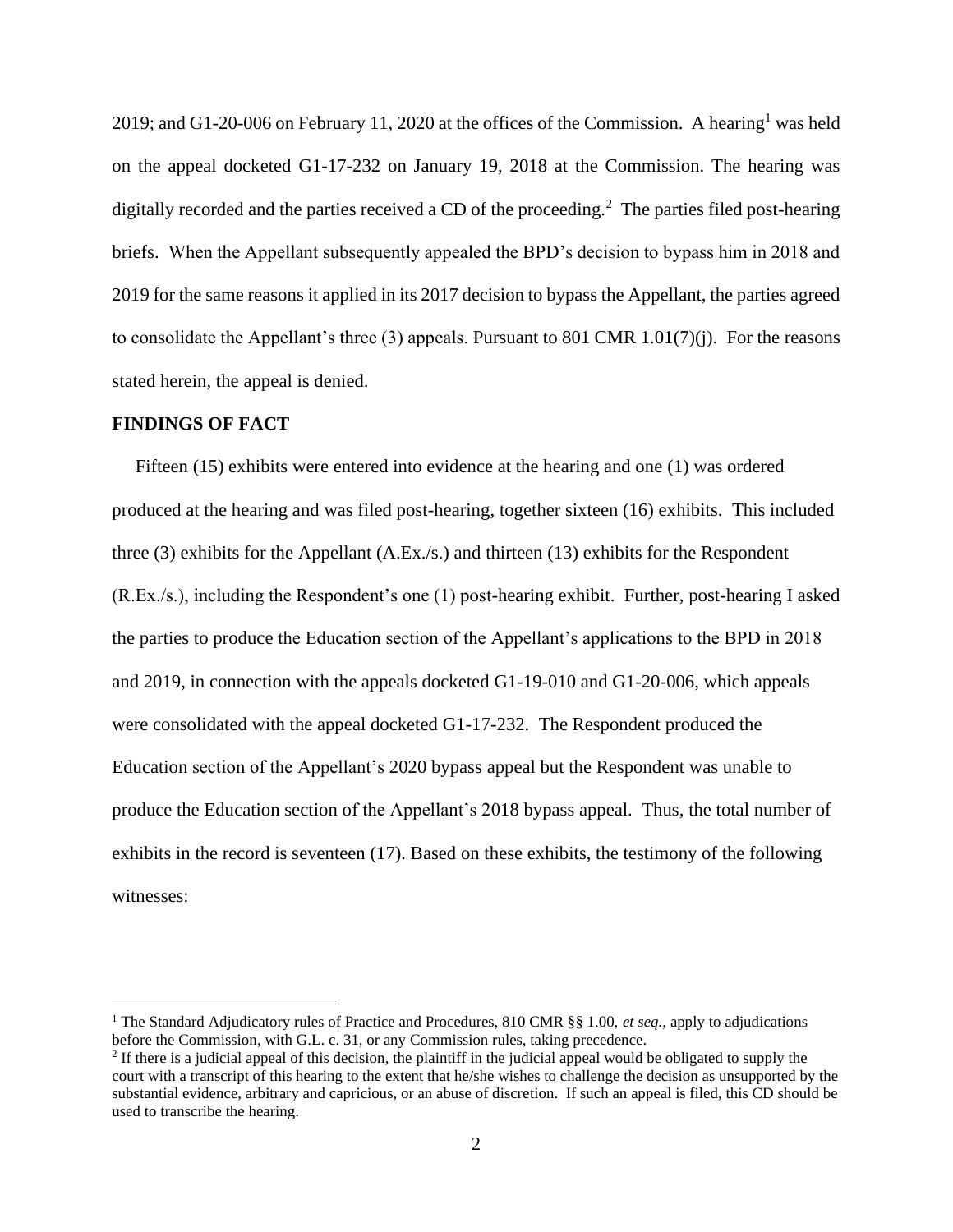### *Called by BPD:*

- Detective Rafael Antunez, Recruit Investigation Unit (RIU), Boston Police Department (BPD)
- Nancy Driscoll, Director of Human Resources (HR), BPD

## *Called by Appellant:*

- Michael Agostini
- Vladimir Damas, Appellant;

and taking administrative notice of all matters filed in the case; pertinent statutes, regulations, policies, stipulations and reasonable inferences from the credible evidence; a preponderance of the evidence establishes the following:

# *Stipulations*

# *Appeal Docketed G1-17-232*

- 1. On April 25, 2015, the Appellant took and passed the civil service examination for police officer and received a score of 97.
- 2. On October 25, 2015, the state's Human Resources Division (HRD) established an eligible list of candidates for Boston police officer.
- 3. On February 22 and March 2, 2017, HRD, at the request of the BPD, sent Certification No. 04401 to the BPD, from which 130 candidates were selected for appointment.
- 4. The Appellant was ranked  $72<sup>nd</sup>$  among those candidates.
- 5. Of the 130 candidates selected for appointment by the BPD, 48 were ranked below the Appellant.
- 6. On August 31, 2017, the BPD notified the Appellant that it was bypassing him for appointment.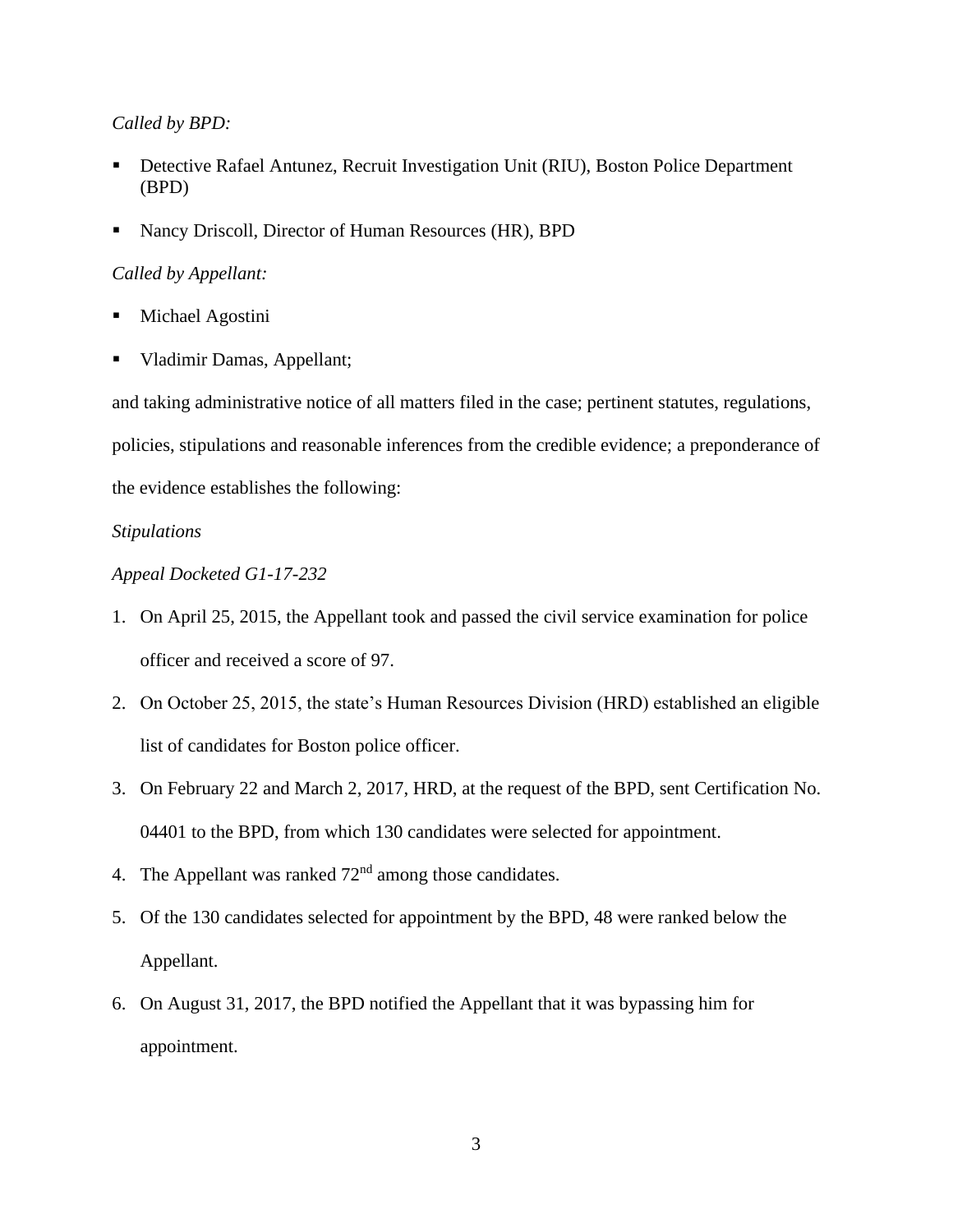### *Appeal Docketed G1-19-010<sup>3</sup>*

- 7. On March 25, 2017, the Appellant took and passed the civil service examination for police officer and received a score of 94.
- 8. On September 1, 2017, HRD established an eligible list of candidates for Boston police officer.
- 9. On March 15, 2018, HRD, at the request of the BPD, sent Certification 05198 to the BPD, from which 10 candidates were selected for appointment
- 10. The Appellant was ranked  $11<sup>th</sup>$  among those candidates.
- 11. Of the 10 candidates selected for appointment by the BPD, all were ranked below the Appellant.
- 12. By letter dated November 7, 2018, the BPD notified the Appellant that it was bypassing him for appointment for the same reasons he was bypassed in 2017.

#### *Appeal Docketed G1-20-006*

- 13. On March 25, 2017, the same exam at issue in appeal docketed G1-19-010, the Appellant took and passed the civil service examination for police officer and received a score of 94.
- 14. On September 1, 2017, HRD established an eligible list of candidates for Boston police officer.
- 15. On March 29, 2019, HRD, at the request of the BPD, sent Certification 06203 to the BPD, from which 121 candidates were selected for appointment.
- 16. The Appellant was ranked  $40<sup>th</sup>$  among those candidates.

<sup>&</sup>lt;sup>3</sup> There is no formal stipulation in the record in G1-19-010. However, the parties were given copies of the information provided by HRD to the Commission with this information, pursuant to Commission practice, and there is no indication in the record that the parties disputed HRD's information.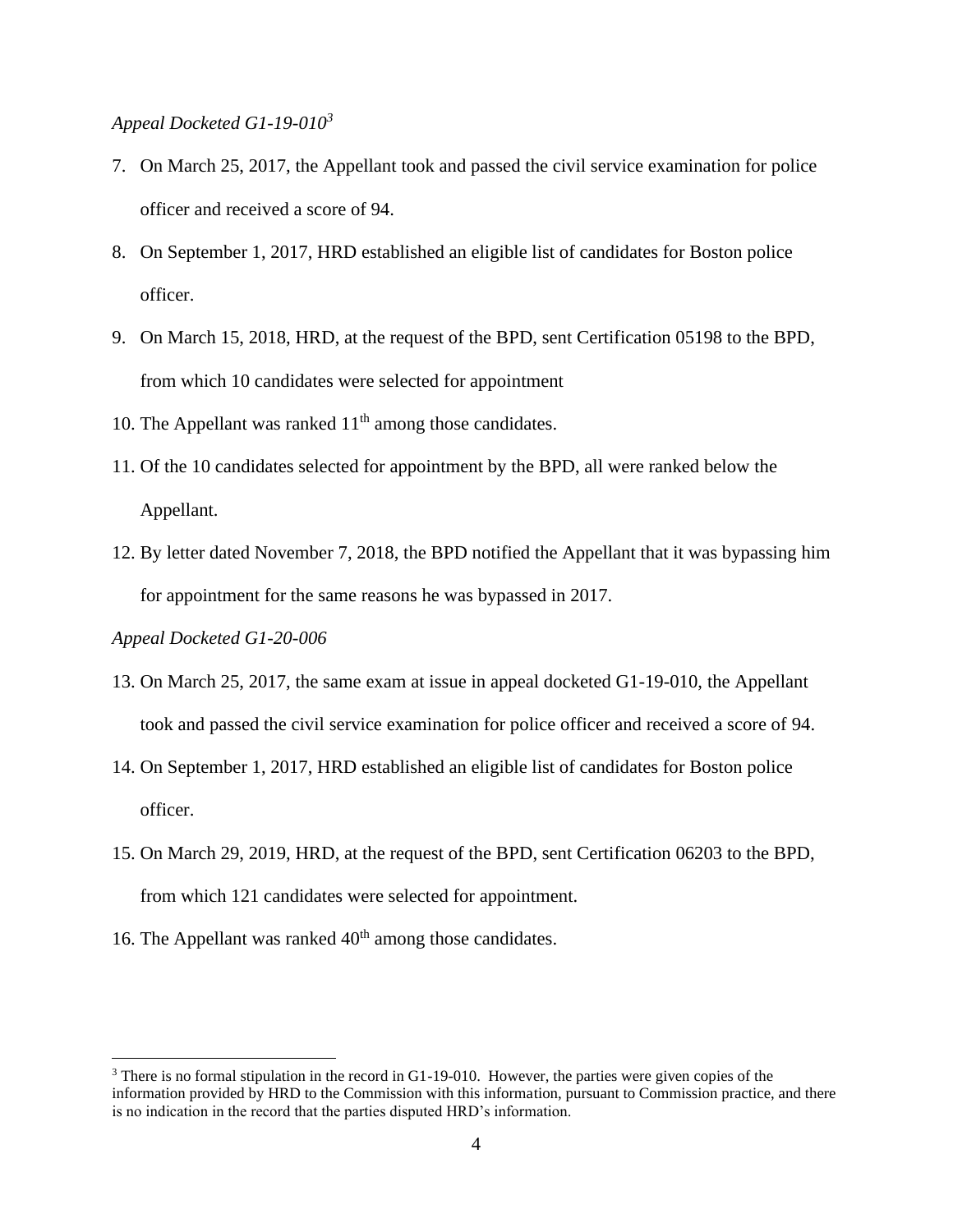- 17. Of the 121 candidates selected for appointment by the BPD, 109 were ranked below the Appellant.
- 18. By letter dated November 15, 2019, the BPD notified the Appellant that it was bypassing him for appointment for the same reasons he was bypassed in 2017 and 2019.

*Background of Appellant*

- 19. At the time of the hearing in the appeal docketed G1-17-232, the Appellant was thirty-three (33) years old. He is a Black male who speaks Haitian-Creole fluently and lives in Dorchester. (Testimony of Appellant; R.Ex. 1)
- 20. The Appellant graduated from a Boston high school in 2003. He attended college for one semester but left to work when his father became ill. (Testimony of Appellant)
- 21. The Appellant worked for Harvard University for approximately eight (8) years after high school. He held positions as assistant cook and then storekeeper for dining services. (Testimony of Appellant)
- 22. In 2011, the Appellant became employed as a Correction Officer at the Massachusetts Department of Correction (DOC), a position he has held at least until the time of the full hearing in the appeal docketed G1-17-232. The Appellant was stationed at MCI Cedar Junction at that time. (Testimony of Appellant) $<sup>4</sup>$ </sup>
- 23. The Appellant's DOC supervisor submitted two (2) Supervisor Form responses to BPD as part of its background investigation of the Appellant. In his March 6, 2017 Supervisor Form, a DOC Captain noted that he has known the Appellant for five (5) years and had been his supervisor for three (3) years. The Captain noted that the Appellant "has been a very

<sup>&</sup>lt;sup>4</sup> In a post-hearing email message to both parties shortly before this decision was rendered, I asked if Appellant's counsel if the Appellant was still employed as a Correction Officer at the state Department of Correction and his counsel replied in the affirmative.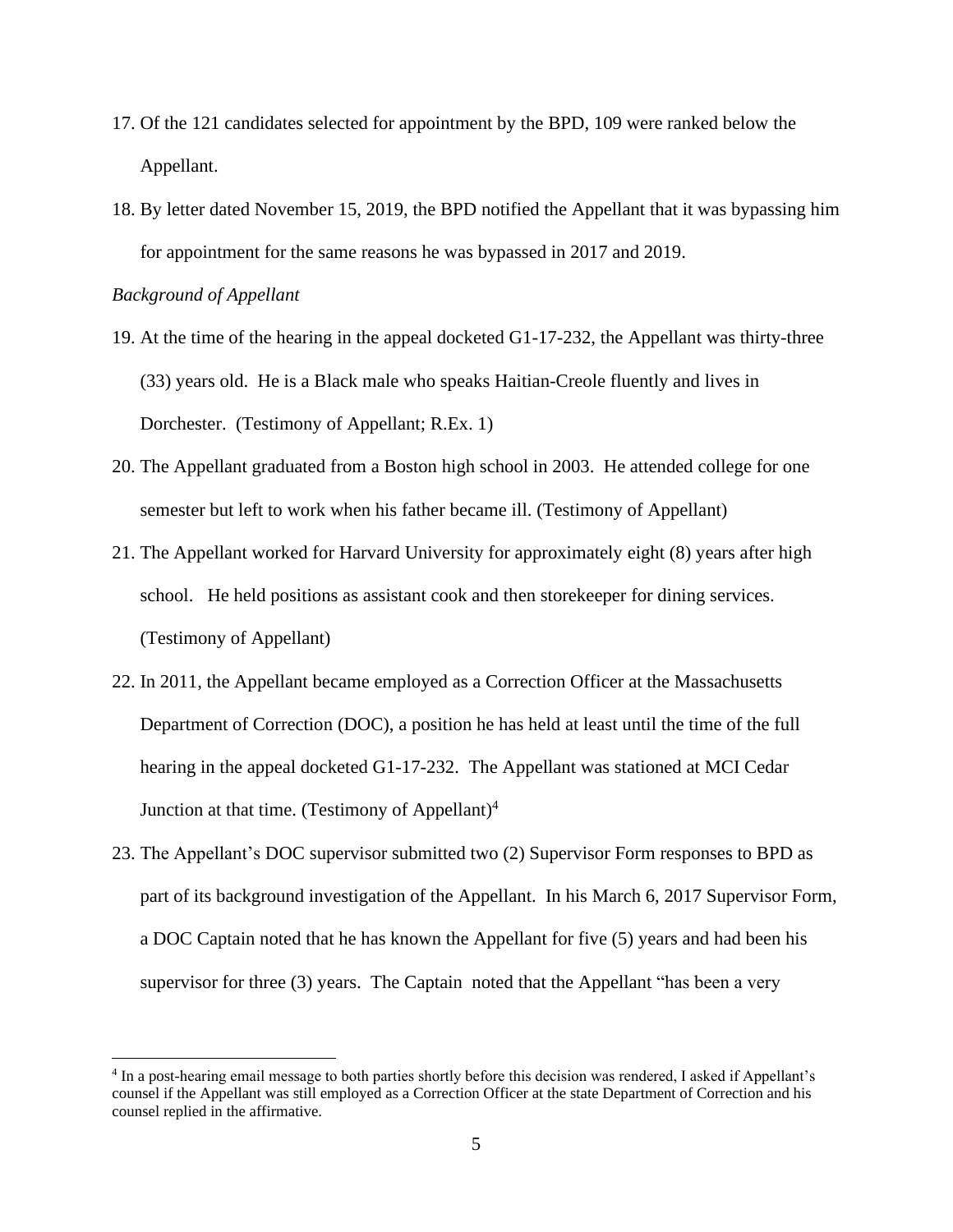dependable employee. He reports to duty on time and ready to perform his duties." The Captain added that the Appellant has a "positive relationship with his supervisors ... [and] with his co-workers." (A.Ex. 3)

- 24. In his March 24, 2018, Supervisor Form submitted to BPD as part of their investigation of the Appellant, the Captain noted that "Officer Damas has received positive performance evaluations. He takes pride in his duties and is a good role model." "Mr. Damas is noted to have a good relationship with his supervisors and is "well respected by his fellow coworkers." "Officer Damas treats everyone with respect. His ability to treat the very diverse inmate population fairly, would make him an excellent police officer." (A.Ex. 2)
- 25. The Appellant had never been disciplined as a Correction Officer. (Testimony of Antunez)
- 26. The Appellant has been through DOC training to handle stressful and dangerous situations he may encounter, including de-escalation tactics. (Testimony of Appellant)
- 27. Boston police training and DOC training share several common components. (Testimony of Antunez)
- 28. On August 20, 2012, the Appellant was issued a Class A License to Carry Firearms without restrictions by the Boston Police Commissioner. (A.Ex. 1; Testimony of Appellant)

*Appellant's 2017 Application to the BPD* 

29. On or around March 18, 2017, the Appellant signed his application and submitted it to the BPD for consideration. Det. Antunez was assigned to review the Appellant's application and conduct a background investigation.(R.Ex. 1; Testimony of Antunez and Driscoll) *Appellant's High School Record*

30. During a review of the BPD police incident reports involving the Appellant, Detective Antunez discovered a 2001 incident report involving the Appellant, at which time the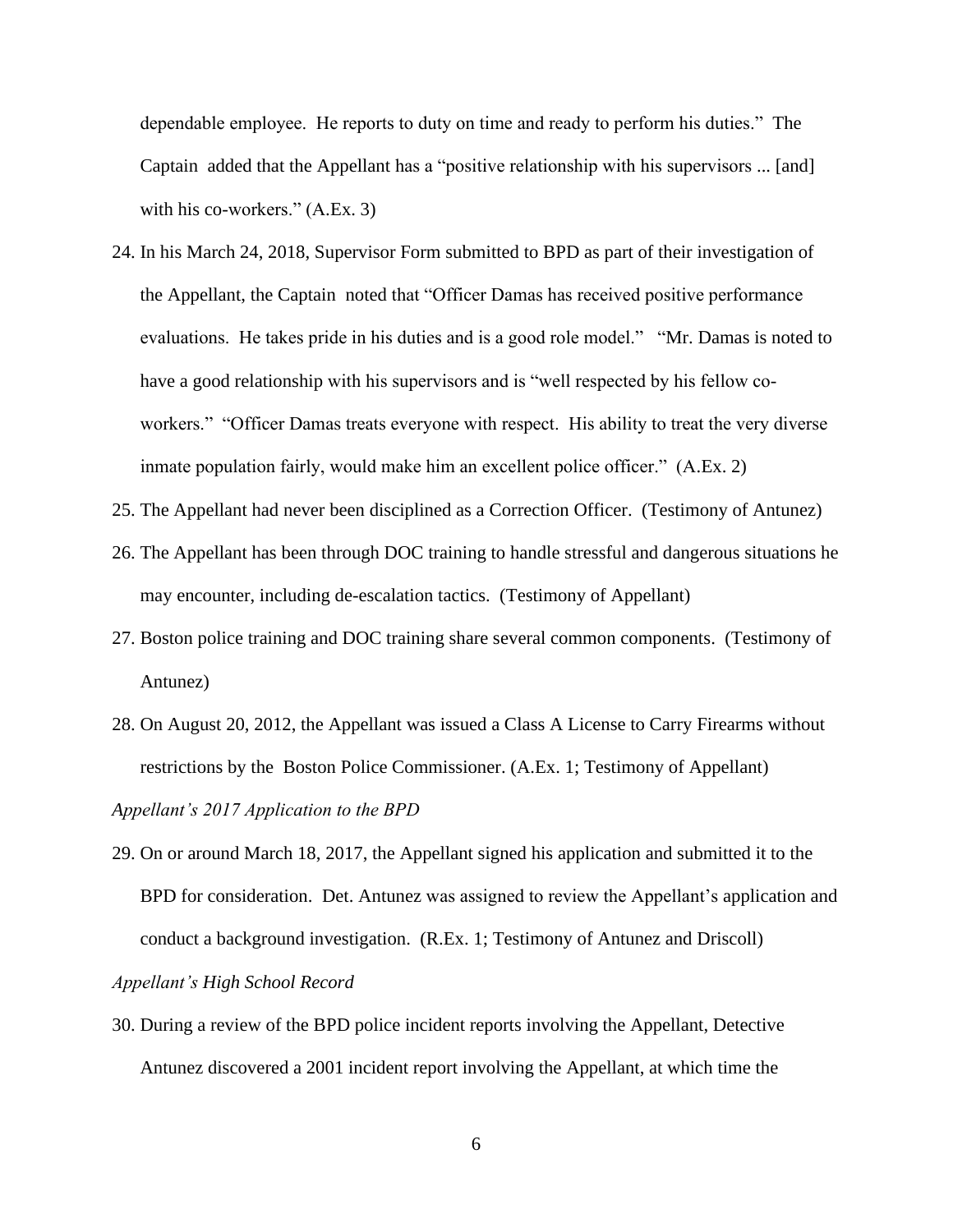Appellant was approximately 16 years old. In the BPD incident report regarding the charges, a police officer noted that the Appellant had been recently expelled from his high school in 2000. (R.Exs. 2 and 3; Testimony of Antunez)

- 31. The Appellant did not disclose that he attended or was expelled from the high school in his application in the section regarding education on the BPD application completed in 2017. In response to the application question asking if he had ever been suspended or received any disciplinary action at any of the schools you have attended beyond the eighth grade, the Appellant answered "No." (R.Ex. 1; Testimony of Antunez and Driscoll)
- 32. Det. Antunez called and spoke with the Appellant about the expulsion. The Appellant said that he had been expelled from the Catholic high school but that he did not include it in his application because it occurred a long time ago and had slipped his mind. The Appellant explained to Det. Antunez that he was expelled for carrying a knife to school in response to someone who tried to rob him 2 years before he was expelled. When asked by Det. Antunez, " '[D]oes this mean you were carrying that [knife] for two (2) years before you were expelled from school?' and he [the Appellant] said yes." (R.Ex. 11; Testimony of Antunez)
- 33. At the conclusion of Det. Antunez and the Appellant's phone conversation, Det. Antunez asked the Appellant to provide a written statement describing his 2001 school expulsion and explaining why he did not include this information in his application. The Appellant produced the written statement as requested. Det. Antunez found that the Appellant wrote that the attempted robbery occurred one day before his expulsion instead of 2 years prior to his expulsion. In addition, the Appellant's written statement said,

I did not intentionally withhold this information (sic) it simply slipped my mind since I was only in that school for a very short period time and it was over 16 years ago. Since then a lot has transpired in my life. I also noticed that inadequate space was left on the application in order for me to add additional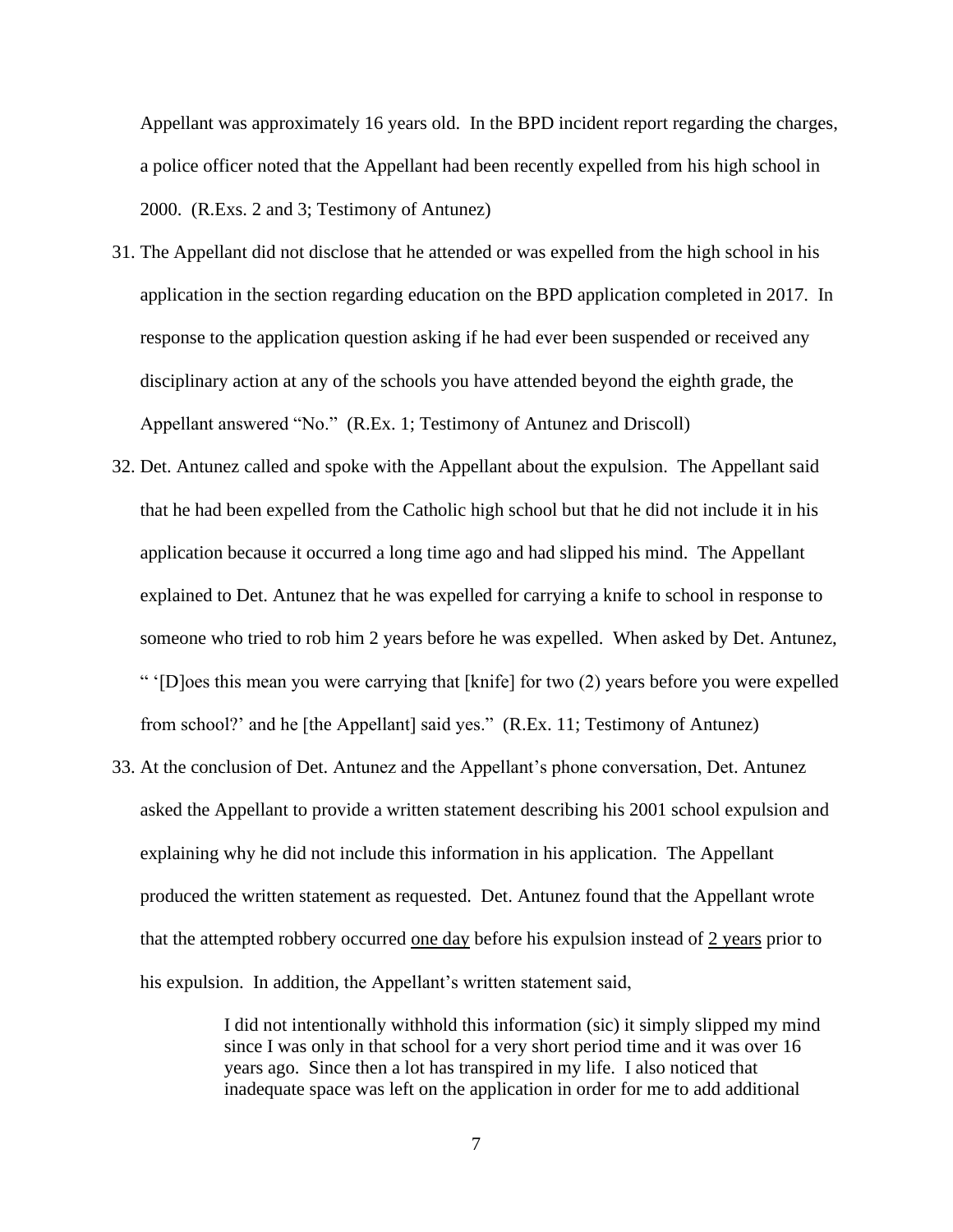schooling and the directions clearly state to list all of the schools after  $8<sup>th</sup>$  grade beginning with the most recent which I did as much as spacing allowed me to and also on page 16 the question asked if I ever had disciplinary from these institutions which was true I never had any disciplinary actions from the schools I listed on the application, so not to be used as an excuse, but maybe also to be taken into account. This application process is also very complexed (sic). (R.Exs. 4 and 11; Testimony of Antunez)

- 34. In the spring of 2008, when he was approximately 23 years old, the Appellant was involved in a melee outside of the Caprice nightclub in Boston. According to the police incident report, Boston police officers were dispatched to the nightclub because there was a large crowd of people yelling and screaming at one another outside of the nightclub. The report states that: Ms. A, in the crowd, threatened some other women there; the officers repeatedly commanded Ms. A to desist; when officers attempted to arrest Ms. A for disturbing the peace, the Appellant's friend, Mr. B, intervened, saying "I'll take her." (R.Ex. 7)
- 35. The police report also states that Officers told Mr. B that Ms. A was being arrested; Mr. B yelled at the officers, including an obscenity; officers attempted to arrest Mr. B for disturbing the peace; and Mr. B violently resisted arrest and had to be taken to the ground, where he was finally taken into custody. (Id.)
- 36. In regard to the Appellant, the police reports states that : the Appellant approached Mr. B as the police arrested Mr. B; the Appellant yelled to Mr. B as he (Mr. B) was being arrested, telling him not to worry; a police officer ordered the Appellant to stop and leave the area because he was further inciting the crowd; when the Appellant failed to leave, the officers attempted to arrest him; the Appellant violently resisted arrest and disregarded verbal commands to comply. The report also states that the Appellant (like others arrested at the melee) were maced and officers were finally able to place the Appellant in handcuffs. The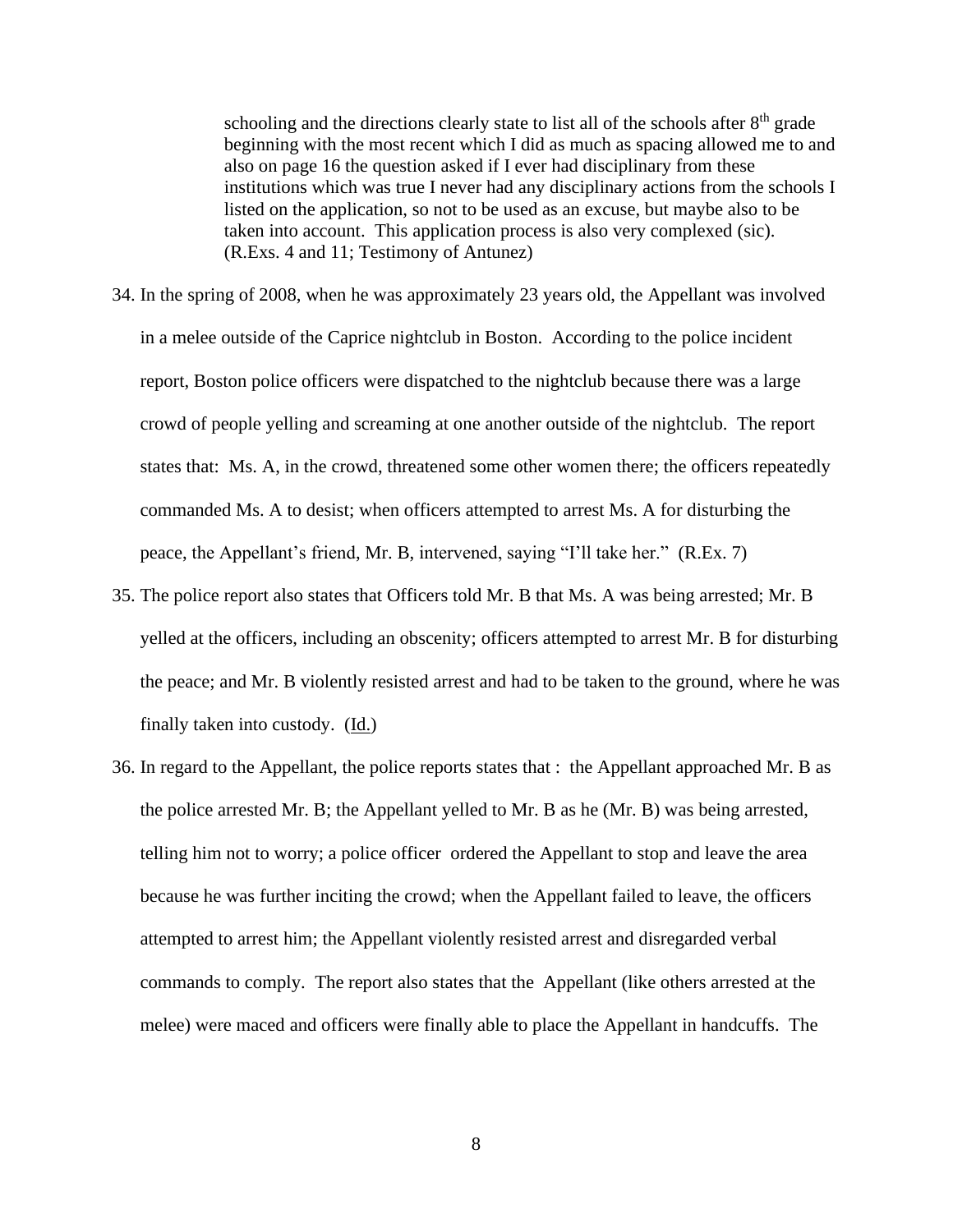Appellant was charged with disorderly conduct and resisting arrest, but the charges against him were dismissed the same day. ((R.Exs. 2, 7 and 9; Testimony of Antunez)

37. The Appellant acknowledges that, as part of the above-referenced interaction with police, he may have referred to police officers as "f—king pigs". (Testimony of Appellant)

*BPD Bypassed the Appellant*

- 38. On or around July 12, 2017, Detective Antunez prepared a Privileged and Confidential Memorandum (hereinafter "PCM") which contained a summary of his investigation of the Appellant's background. (R.Ex. 11)
- 39. On or around July 12, 2017, the roundtable reviewed Detective Antunez's PCM and the Appellant's application, discussed the Appellant's background, and decided to bypass the Appellant. (Testimony of Driscoll)
- 40. By a letter dated August 31, 2017, the BPD informed the Appellant that it decided to bypass the Appellant based, in part, on his untruthful representations and inconsistent statements during the background investigation. Specifically, the BPD letter asserted that the Appellant made inconsistent statements regarding his expulsion from school in 2000 and regarding his involvement in the 2008 resisting arrest incident outside of the nightclub. (R.Ex. 12; Testimony of Driscoll)
- 41. The BPD also bypassed the Appellant in 2018 (appeal docketed G1-19-010) and 2019 (appeal docketed G1-20-006) for the same reasons the BPD found in 2017 (appeal docketed G1-17-232). (Administrative Notice) However, the Appellant noted in his application related to his G1-20-006 appeal that he attended a Boston high school briefly, that he had been disciplined in school and that he had been suspended or expelled from a school. (Respondent's exhibit provided in response to my recent request of both parties for the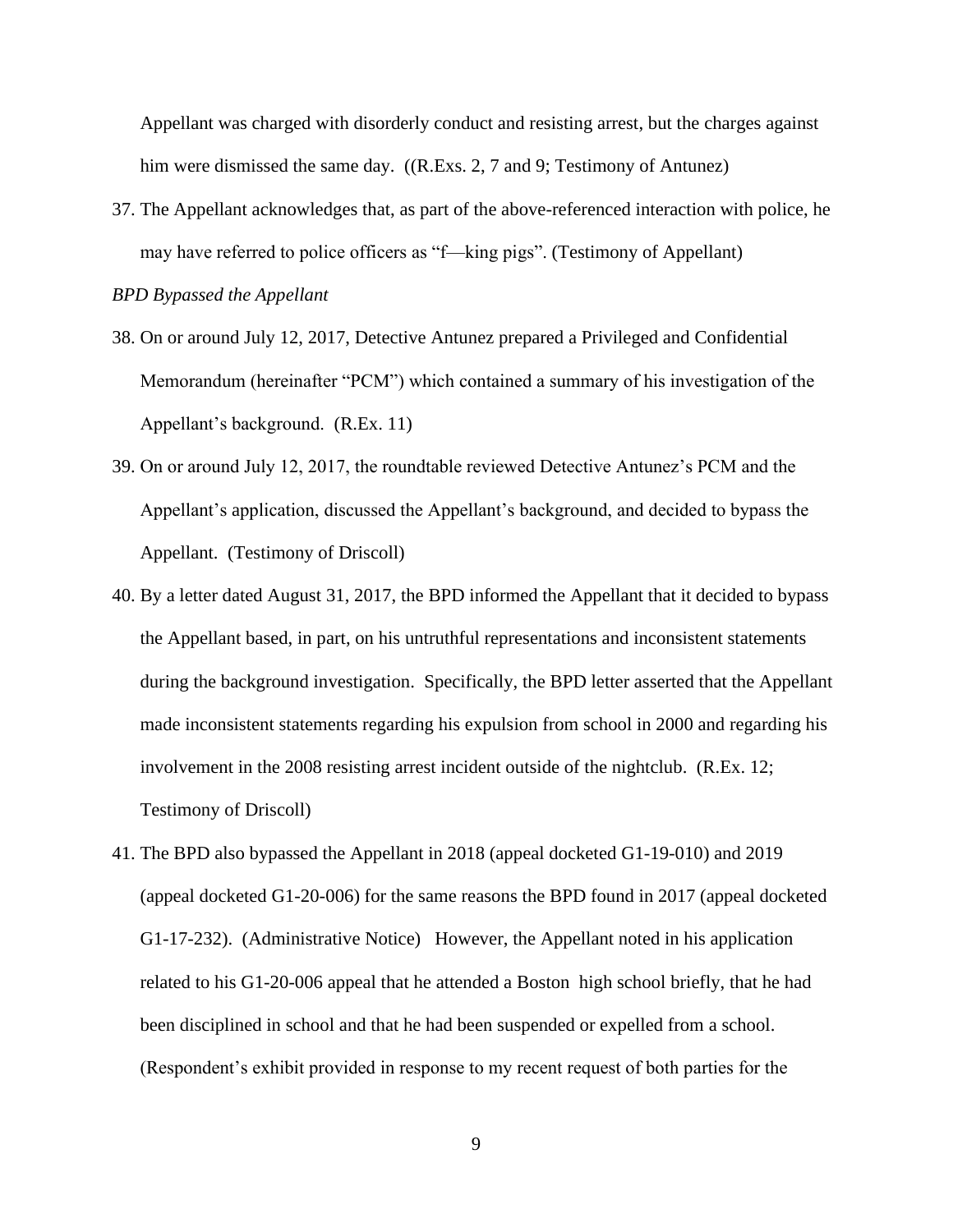Education section of the Appellant's applications related to docket numbers G1-19-010 and G1-20-006 to BPD) The Respondent was unable to produce the Education section of the Appellant's application related to his appeal docketed G1-19-010. (Administrative Notice)

- 42. The Appellant timely filed the instant three (3) appeals with the Commission in 2017, 2019 and 2020. (Administrative Notice)
- 43. The parties agreed to consolidate the three (3) appeals. (Administrative Notice; 801 CMR  $1.01(7)(i)$

#### *Applicable Law*

 The fundamental purpose of the civil service system is to guard against political considerations, favoritism, and bias in governmental hiring and promotion. The commission is charged with ensuring that the system operates on "[b]asic merit principles." Massachusetts Assn. of Minority Law Enforcement Officers v. Abban, 434 Mass. 256, 259, citing Cambridge v. Civil Serv. Comm'n., 43 Mass.App.Ct. 300, 304 (1997). "Basic merit principles" means, among other things, "assuring fair treatment of all applicants and employees in all aspects of personnel administration" and protecting employees from "arbitrary and capricious actions." G.L. c. 31, section 1. Personnel decisions that are marked by political influences or objectives unrelated to merit standards or neutrally applied public policy represent appropriate occasions for the Civil Service Commission to act. Cambridge at 304.

 The issue for the Commission is "not whether it would have acted as the appointing authority had acted, but whether, on the facts found by the commission, there was reasonable justification for the action taken by the appointing authority in the circumstances found by the commission to have existed when the Appointing Authority made its decision." Watertown v. Arria, 16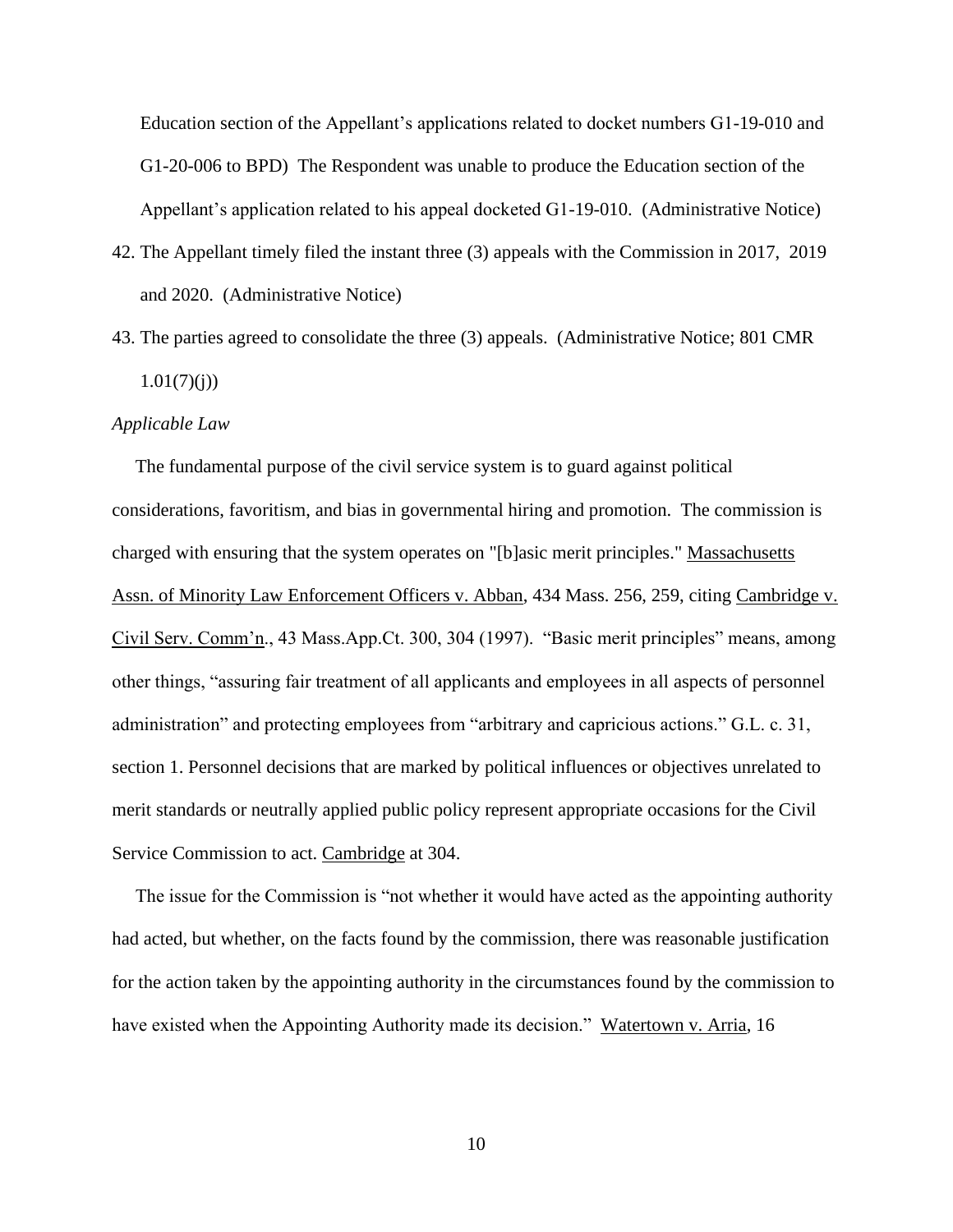Mass.App.Ct. 331, 332 (1983). See Commissioners of Civil Service v. Municipal Ct. of Boston, 369 Mass. 84, 86 (1975); and Leominster v. Stratton, 58 Mass.App.Ct. 726, 727-728 (2003).

 The Commission's role, while important, is relatively narrow in scope: reviewing the legitimacy and reasonableness of the appointing authority's actions. City of Beverly v. Civil Service Comm'n, 78 Mass.App.Ct. 182, 189, 190-191 (2010) citing Falmouth v. Civil Serv. Comm'n, 447 Mass. 824-826 (2006) and ensuring that the appointing authority conducted an "impartial and reasonably thorough review" of the applicant. The Commission owes "substantial deference" to the appointing authority's exercise of judgment in determining whether there was "reasonable justification" shown. Beverly citing Cambridge at 305, and cases cited. "It is not for the Commission to assume the role of super appointing agency, and to revise those employment determinations with which the Commission may disagree." Town of Burlington and another v. McCarthy, 60 Mass. App. Ct. 914, 915 (2004).

Disputed facts regarding alleged prior misconduct of an applicant must be considered under the "preponderance of the evidence" standard of review as set forth in the SJC's recent decision in Boston Police Dep't v. Civil Service Comm'n, 483 Mass. 461 (2019), which upheld the Commission's decision to overturn the bypass of a police candidate, expressly rejecting the lower standard espoused by the police department. Id., 483 Mass. at 333-36.

#### *Analysis*

 For at least the past decade, it appears that Mr. Damas has been a model citizen. After eight (8) years of employment at Harvard, he was appointed as a Correction Officer at the Department of Correction, a paramilitary organization that conducts thorough background investigations on all applicants. He has now worked at DOC for many years and receives high praise for his demeanor and work ethic from his supervisors. He is actively involved with his child's life and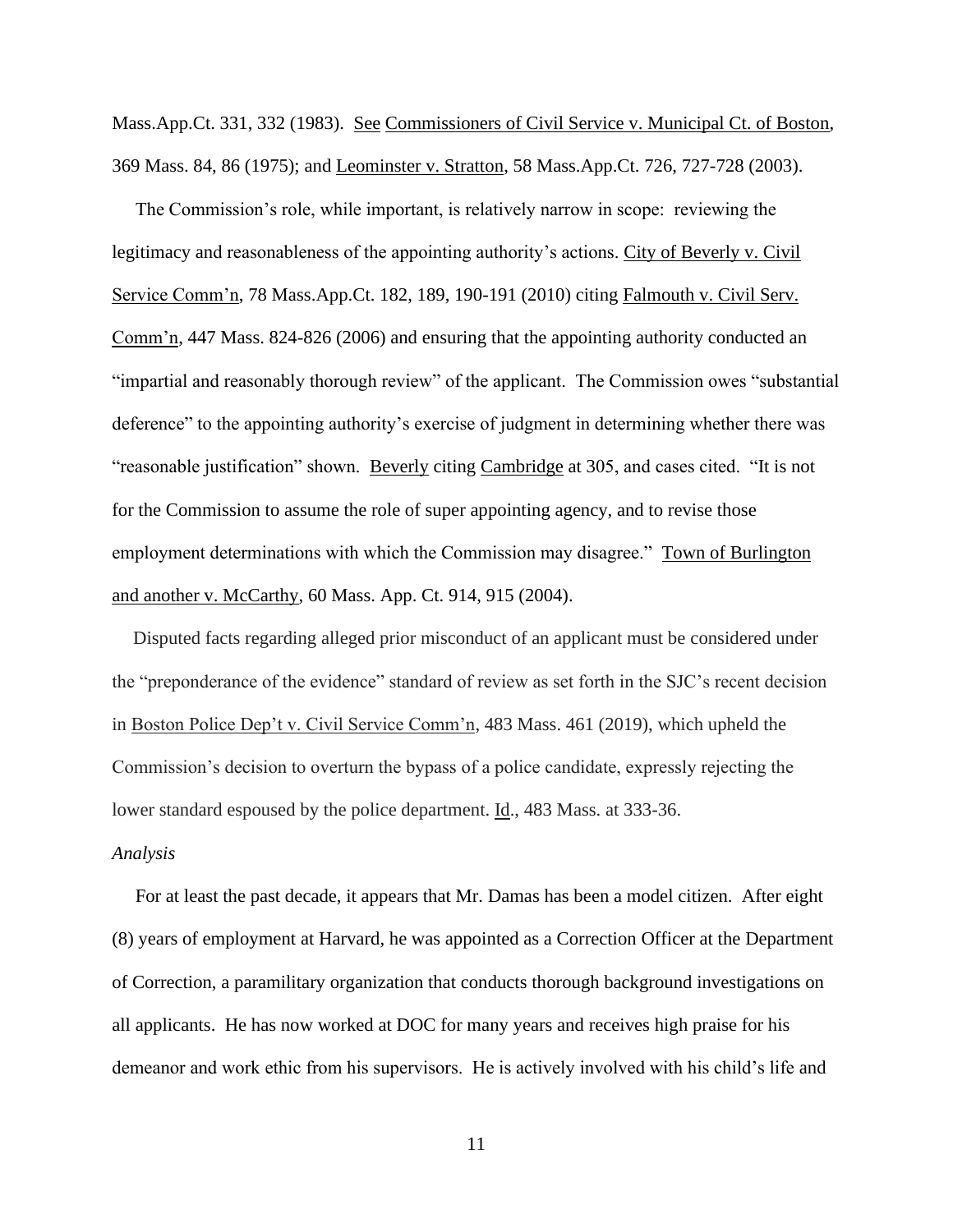was deemed suitable to be issued a license to carry a firearm by the Boston Police

Commissioner. He has successfully passed multiple civil service examinations for police officer and scored high enough to be among those eligible for consideration. Mr. Damas has been rejected six times by the BPD. $5$ 

 In two hiring cycles that preceded these bypasses, Mr. Damas was among a group of tied candidates who was not selected for appointment. Although there was no appealable bypass in those prior hiring cycles, Mr. Damas filed a non-bypass equity appeal. Specifically, Mr. Damas, at the time, questioned whether the method used by the BPD to select which candidates from his tie group would be offered employment violated basic merit principles because it appeared to have been influenced by nepotism. In particular, Mr. Damas referred to an article published by the *Bay State Banner* on July 28, 2016, in which it was reported that a BPD official had said that "three of the 15 recruits hired from among those who were tied at the bottom of the applicant list were related to BPD command staff." In its reply brief in that case, the BPD stated in part:

" … the Department considered recommendations from sworn and civilian members of the Department and the [then] Police Commissioner's personal knowledge of a recruit's qualifications because the Department already possessed information about the applicant's background and qualifications and believed those credentials would contribute to the Department."

Although the Commission concluded that it lacked jurisdiction to hear the Appellant's appeal

at the time, Commissioner Paul Stein wrote in part that:

" … the Commission will continue to monitor the concerns that Mr. Damas has raised about the BPD's tie-breaking process to ensure they do not persist in the future. In particular, it is hard to understand how the fact that picking a candidate who happens to be personally acquainted with the [then] BPD Police Commissioner and/or knows other members of the BPD staff, over another otherwise equally qualified candidate who does not have those relationships, fits the standards of a merit-based hiring process. Similarly, if the BPD does, in fact, discourage applicants to use BPD members as "references" but considers 'recommendations' from BPD staff for use as a tie-breaker, that problematic

<sup>&</sup>lt;sup>5</sup> The Appellant recently filed a new bypass appeal with the Commission, contesting a subsequent decision by the BPD to bypass him for appointment.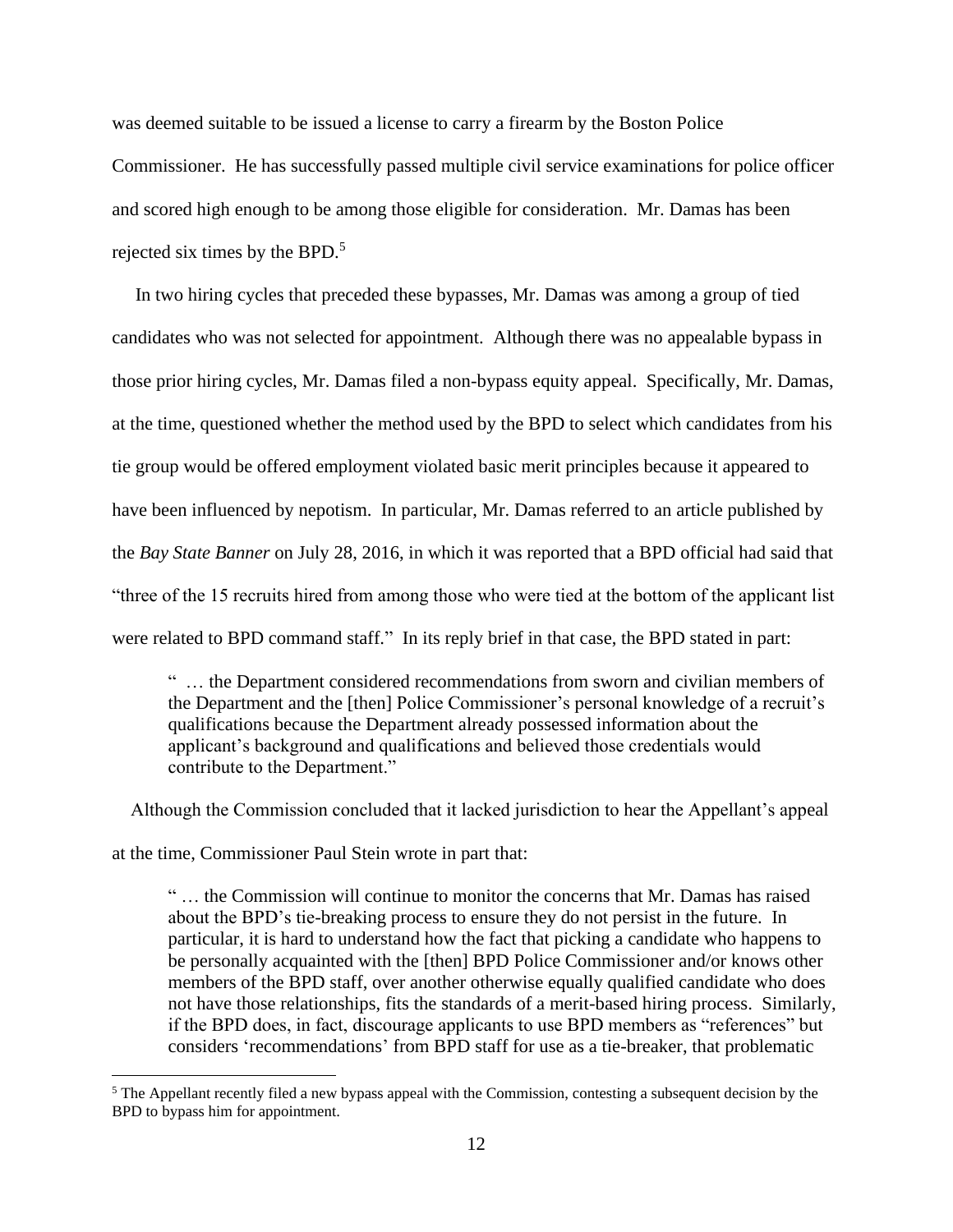practice should be carefully reviewed." (Damas v. Boston Police Dep't, 29 MCSR 550) (2016)

 In these three instant appeals, the BPD has bypassed the Appellant three times, appointing, cumulatively, more than 160 candidates who were ranked below the Appellant on the various Certifications involved here.<sup>6</sup> It is in this context that I carefully considered whether, after a fair, thorough and impartial review process, the BPD has shown, by a preponderance of the evidence, that there was reasonable justification to bypass Mr. Damas for appointment as a police officer.

 The BPD's reasons for bypass, as stated in the bypass letters, can be grouped into two (2) categories: 1) alleged prior misconduct, some of which dates back well over a decade; and 2) alleged untruthfulness. Since this case can be decided solely on the issue of alleged untruthfulness, my findings and analysis are limited to that reason for bypass.

The BPD alleges that Mr. Damas:

- 1. Omitted material information on his 2017 application for employment by failing to state that he had attended and been expelled from a high school in Boston.
- 2. Provided conflicting information regarding the underlying misconduct that resulted in that suspension, first telling the background investigator that he had carried a knife to high school for 2 years and then providing a written statement to the investigator stating that he had only brought a knife to high school on one occasion.
- 3. Provided misleading information regarding whether he engaged in disorderly conduct and/or resisted arrest during the incident that occurred outside the Caprice nightclub in Boston.

<sup>6</sup> The six non-selections include: 2 in which the Appellant was not bypassed; the 3 instant appeals; and 1 new appeal recently filed by the Appellant.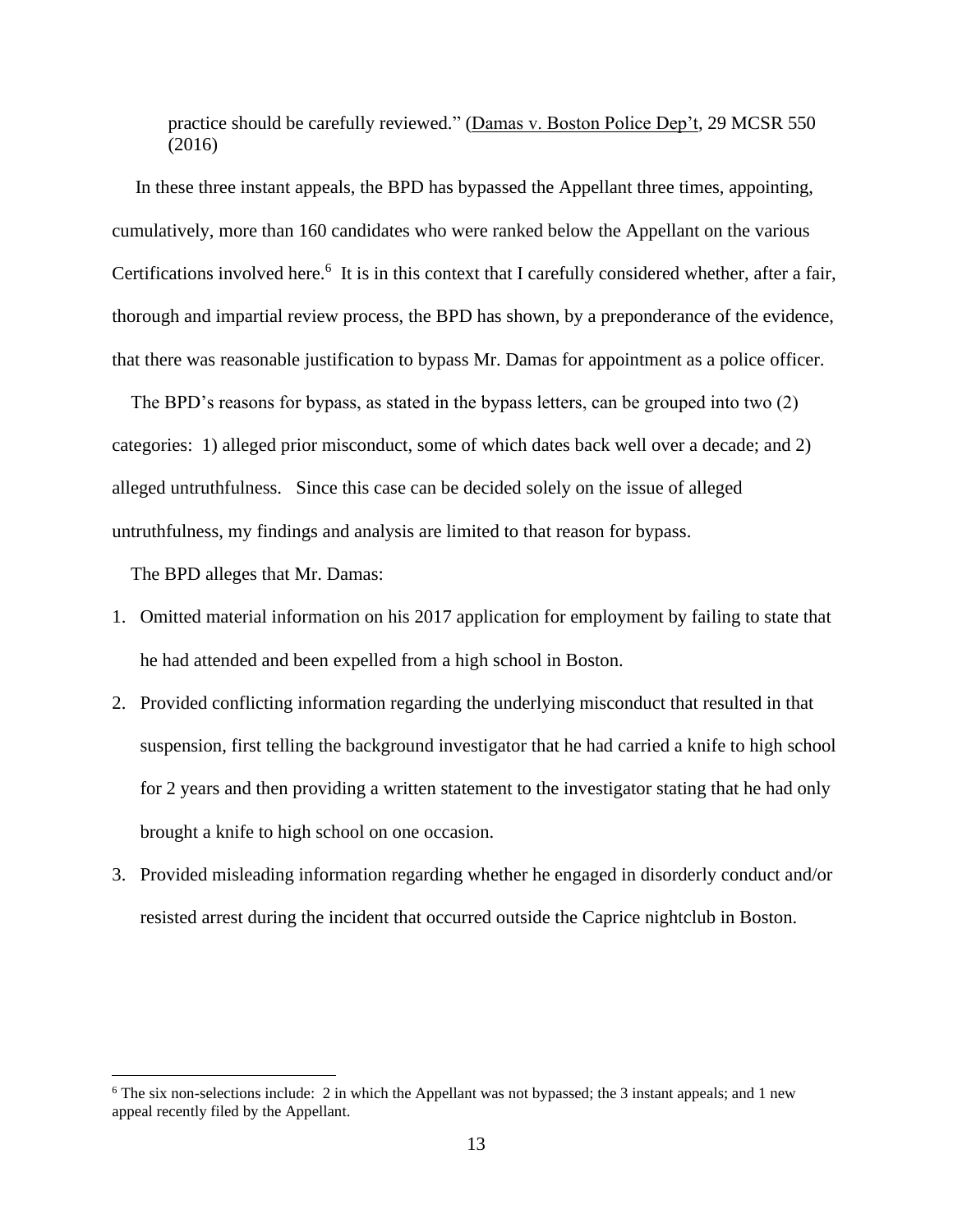I listened carefully to the Appellant's testimony regarding why he failed to disclose to BPD investigators that he attended and was expelled from a high school in Boston. Mr. Damas struggled to provide a plausible explanation for the omission, echoing much of what he wrote to the investigator (i.e. – time had elapsed; he didn't view it as important; there wasn't sufficient space to include the information). Had Mr. Damas, in his 2017 application, simply disclosed that he had been expelled from high school many years ago, it is unlikely that the expulsion, standing alone, would have provided BPD with reasonable justification to bypass him for appointment. Mr. Damas, however, appears to have omitted this negative information to the BPD to avoid painting himself in an unfavorable light. This is exactly the type of "fudging the truth" that the Commission, and years of precedent-setting judicial decisions, has determined to be a valid reason for bypassing an otherwise acceptable candidate for appointment as a police officer.

 The second instance of alleged untruthfulness is related to the above-referenced expulsion. The background investigator has a specific memory, as noted in his testimony and his written summary completed at the time, that the Appellant acknowledged carrying a knife to high school for two years. Thus, the background investigator was surprised to read the Appellant's written statement stating that he had only brought a knife to school on one occasion. I credit the background investigator's testimony in this regard. He appeared to have a firmer recollection of the conversation and was genuinely surprised, at the time, when he read the Appellant's written statement in this regard.

 That leads to the final allegation of untruthfulness: whether or not the Appellant was untruthful by denying that he engaged in disorderly conduct and/or resisted arrest during the incident outside the Caprice nightclub many years ago. I carefully listened to the Appellant's testimony and gave the appropriate weight to the police report, the fact that the criminal charges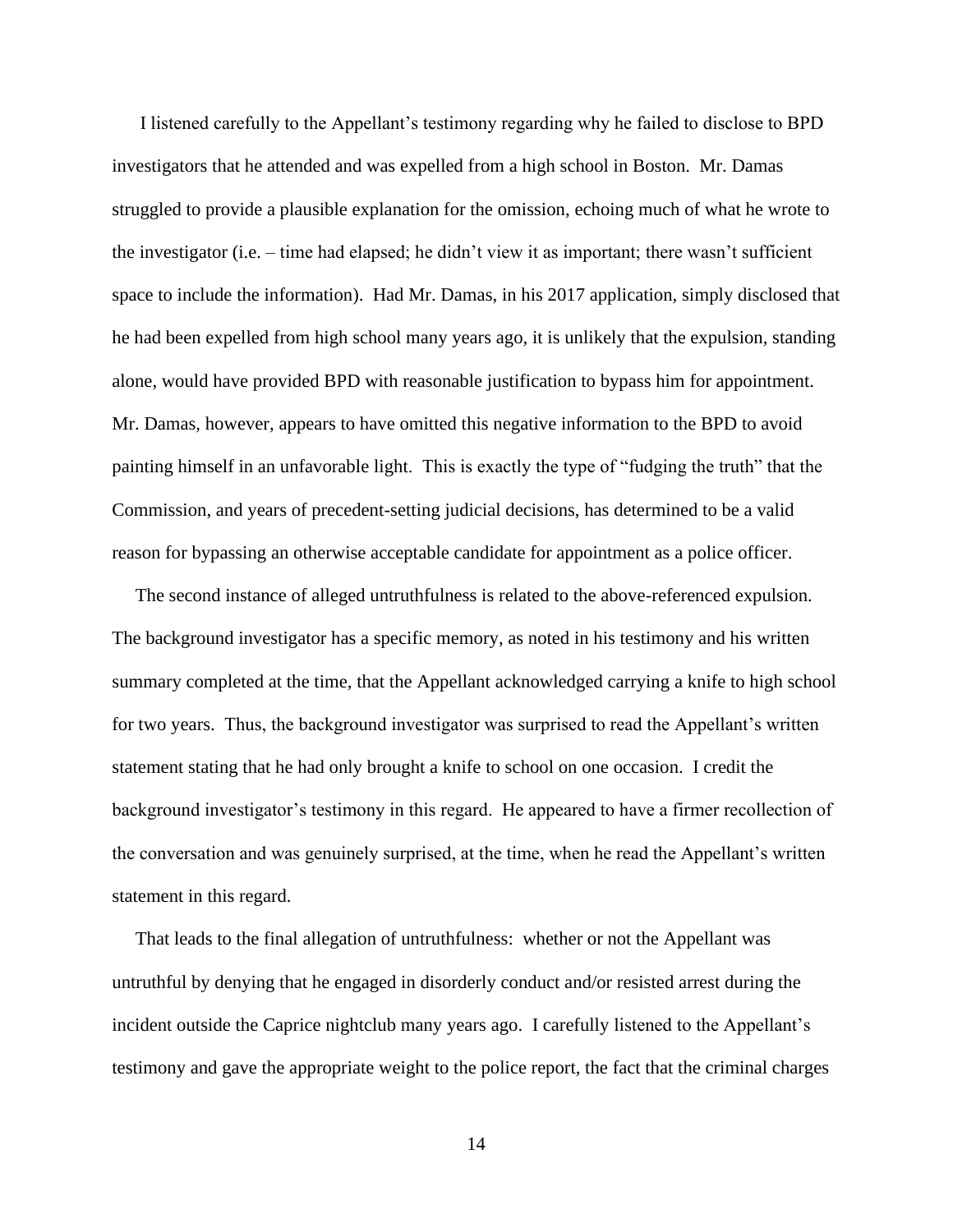against him were dismissed the same day; and that it was a chaotic scene on the night in question. Although the Appellant acknowledged that he made incendiary statements that night, I credit his testimony that he did not act in a disorderly manner and/or resist arrest. I did not give weight to the background investigator's double hearsay testimony that a prior investigator spoke with the arresting police officer, who was purportedly able to recall specific statements and actions of the Appellant from a chaotic incident many years ago. In short, the BPD has not shown, by a preponderance of the evidence, that the Appellant engaged in disorderly behavior and/or resisted arrest. Thus, the Appellant's denials in this regard do not constitute untruthfulness.

 As noted above, however, the Appellant did, either through omission or conflicting statements, make untruthful statements that provided the BPD with reasonable justification to bypass him for appointment. While the Appellant apparently sought to correct the omission regarding his expulsion from high school in at least one subsequent hiring cycle (2019), the BPD was justified in relying on the prior omission in its decision to bypass Mr. Damas for appointment.

 Left unaddressed here is whether the Appellant should be permanently disqualified for appointment as a Boston Police Officer, a position apparently held by the BPD. To ensure clarity, I don't believe that the BPD can simply recycle these same reasons without conducting a reasonably thorough review on a going-forward basis. The Appellant has over a decade of being a good citizen; he has been a model employee at DOC; and he was deemed suitable by the Boston Police Commissioner to be issued a license to carry a firearm. It would seem prudent for the BPD, going forward, to grant the Appellant a discretionary interview, so that members of the BPD command staff can decide whether the Appellant poses too high of a risk to appoint as a